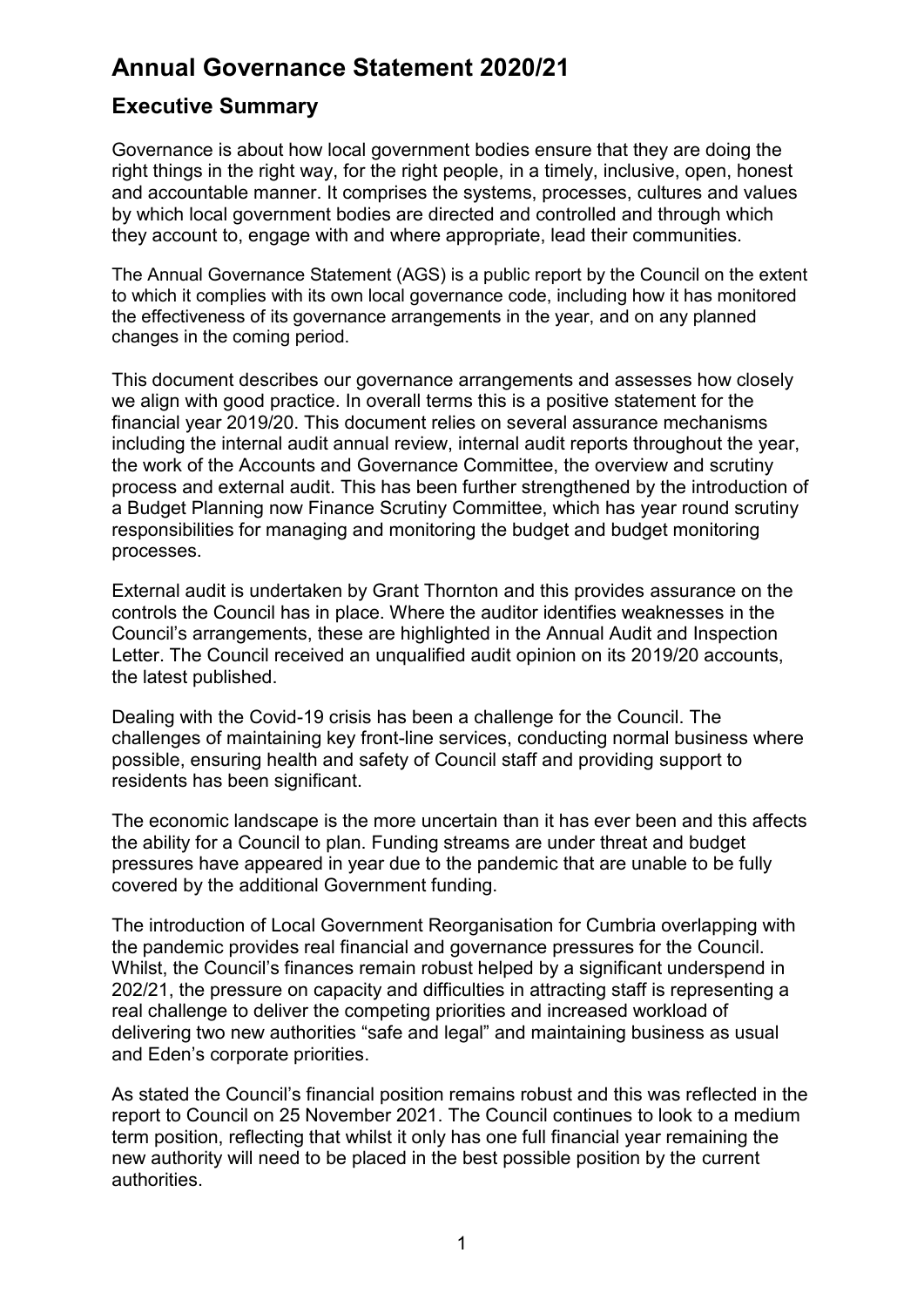In addition, this statement shows, the Council has a strong system of internal control, performance and risk management and action plans are in place to address issues and progress will continue to be monitored during the course of 2021/22.

# **Scope of Responsibility**

Eden District Council is responsible for ensuring that its business is conducted in accordance with the law and proper standards. It is also responsible for ensuring that public money is safeguarded, properly accounted for and used economically, efficiently and effectively. The Council also has a duty under the Local Government Act 1999 to make arrangements to secure continuous improvement in the way its functions are exercised, having regard to a combination of economy, efficiency and effectiveness.

In discharging this overall responsibility, the Council is responsible for putting in place proper arrangements for the governance of its affairs and facilitating the effective exercise of its functions, incorporating the system of internal control. This includes arrangements for the management of risk. The Council has established a Local Code of Governance which details these arrangements and is structured around the 7 Principles of Good Governance, as set out below. The AGS focuses on the effectiveness of these arrangements and so should be considered alongside the Local Code of Governance.

A copy of the Local Code of Governance is available on the Council's website.

The Accounts and Audit (England) Regulations 2015 require every Council to agree and publish an Annual Governance Statement. CIPFA (Chartered Institute of Public Finance and Accountancy) have produced guidance to Delivering Good Governance in Local Government Framework (2016). In producing this AGS, this guidance has been considered.

## **The Purpose of the Governance Framework**

The governance framework comprises the systems, processes, culture and values by which the Council is directed and controlled. It also comprises the activities through which it accounts to, engages with, and leads the community. It enables the Council to monitor the achievement of its strategic objectives and to consider whether those objectives have led to the delivery of appropriate and cost-effective services. The current Council Plan sets out four priorities which are:

- Sustainable
- Healthy, safe and secure
- Connected
- Creative

These priorities help to shape the policies and allocation of resources towards a strategic vision for the District. The system of internal control is a significant part of the overall framework to ensure those priorities are delivered and is designed to manage risk to a reasonable level. It cannot eliminate all risk of failure to achieve policies, priorities, aims and objectives, and can therefore only provide reasonable and not absolute assurance, of effectiveness. The system of internal control is based on an ongoing process designed to identify and prioritise risks to the achievement of the Council's policies, priorities, aims and objectives. It also evaluates the likelihood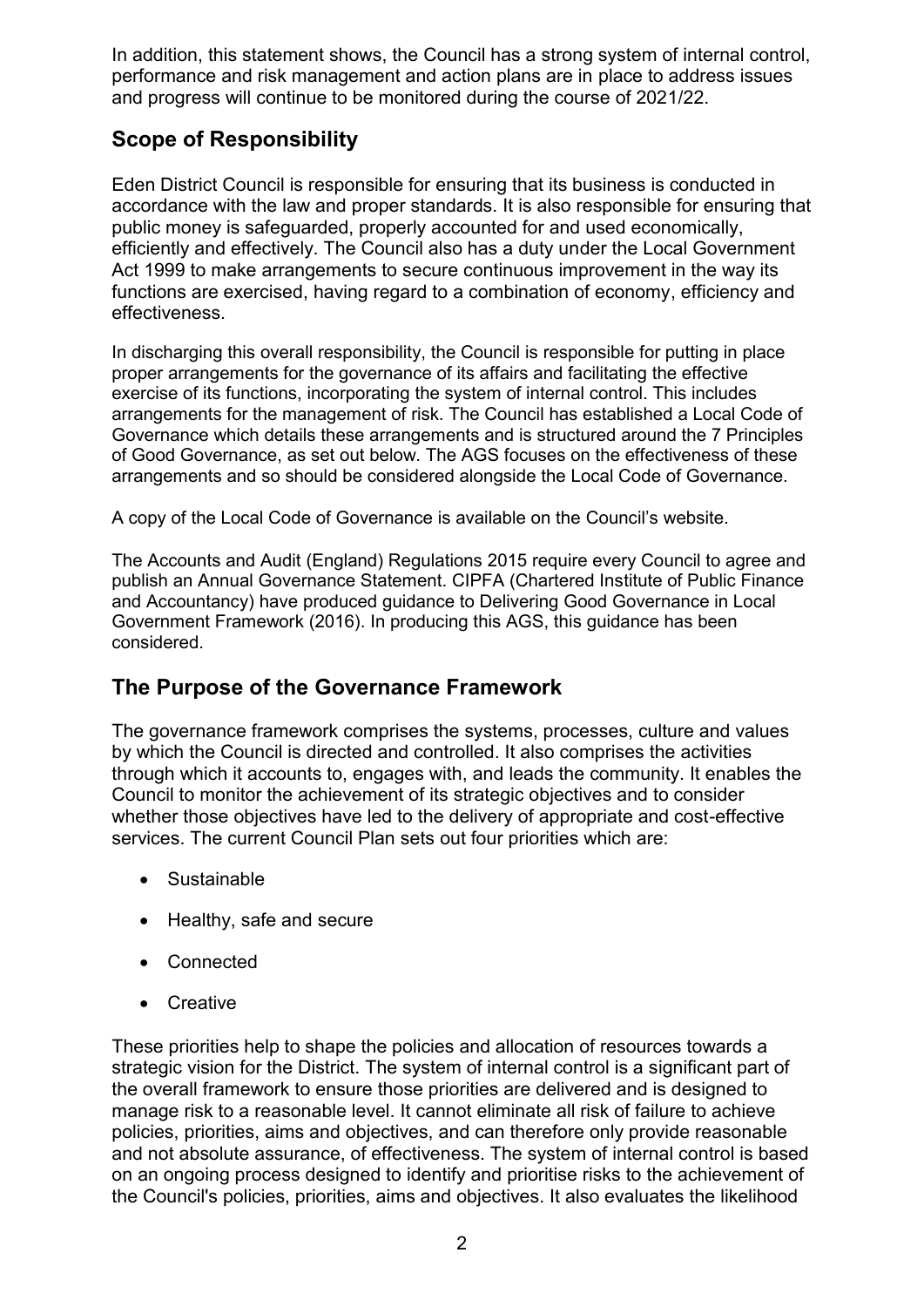of those risks being realised and the impact should they be realised, and to manage them efficiently, effectively and economically.

The governance framework has been in place at the Council for the year ended 31 March 2021 and up to the date of approval of this Statement.

# **The Principles of Good Governance**

The CIPFA/SOLACE framework Delivering Good Governance in Local Government sets out seven core principles of good governance, these are:

- **Principle 1** Behaving with integrity, demonstrating strong commitment to ethical values, and respecting the rule of law.
- **Principle 2**  Ensuring openness and comprehensive stakeholder engagement.
- **Principle 3**  Defining outcomes in terms of sustainable economic, social, and environmental benefits.
- **Principle 4**  Determining the interventions necessary to optimise the achievement of the intended outcomes.
- **Principle 5**  Developing the entity's capacity, including the capability of its leadership and the individuals within it.
- **Principle 6**  Managing risks and performance through robust internal control and strong public financial management.
- **Principle 7**  Implementing good practices in transparency, reporting, and audit to deliver effective accountability.

### **The Governance Framework**

The following sections align to the 'Delivering Good Governance in Local Government Framework' (CIPFA/SOLACE) and provide evidence against each of sections contained within that document.

### **Identifying and communicating the Authority's vision of its purpose and intended outcomes for citizens and service users.**

The Council's long term strategic objectives are set out in the five year Council Plan which is supported by the annually reviewed business plan. Progress is monitored via the Council's Corporate Performance Framework which integrates financial and service planning. Our annual financial planning process is driven by the Council's medium term financial strategy and resources planning process to ensure our future priorities and ambitions are resourced.

The Council Plan identifies and communicates the vision of its purpose and intended outcomes for citizens and service users through a variety of media including its website, the local media and consultation documents working with the Local Enterprise Partnership (LEP).

The Council's five year strategy sets out the organisation's vision and key strategic priorities. The business plan is refreshed on an annual basis and the updated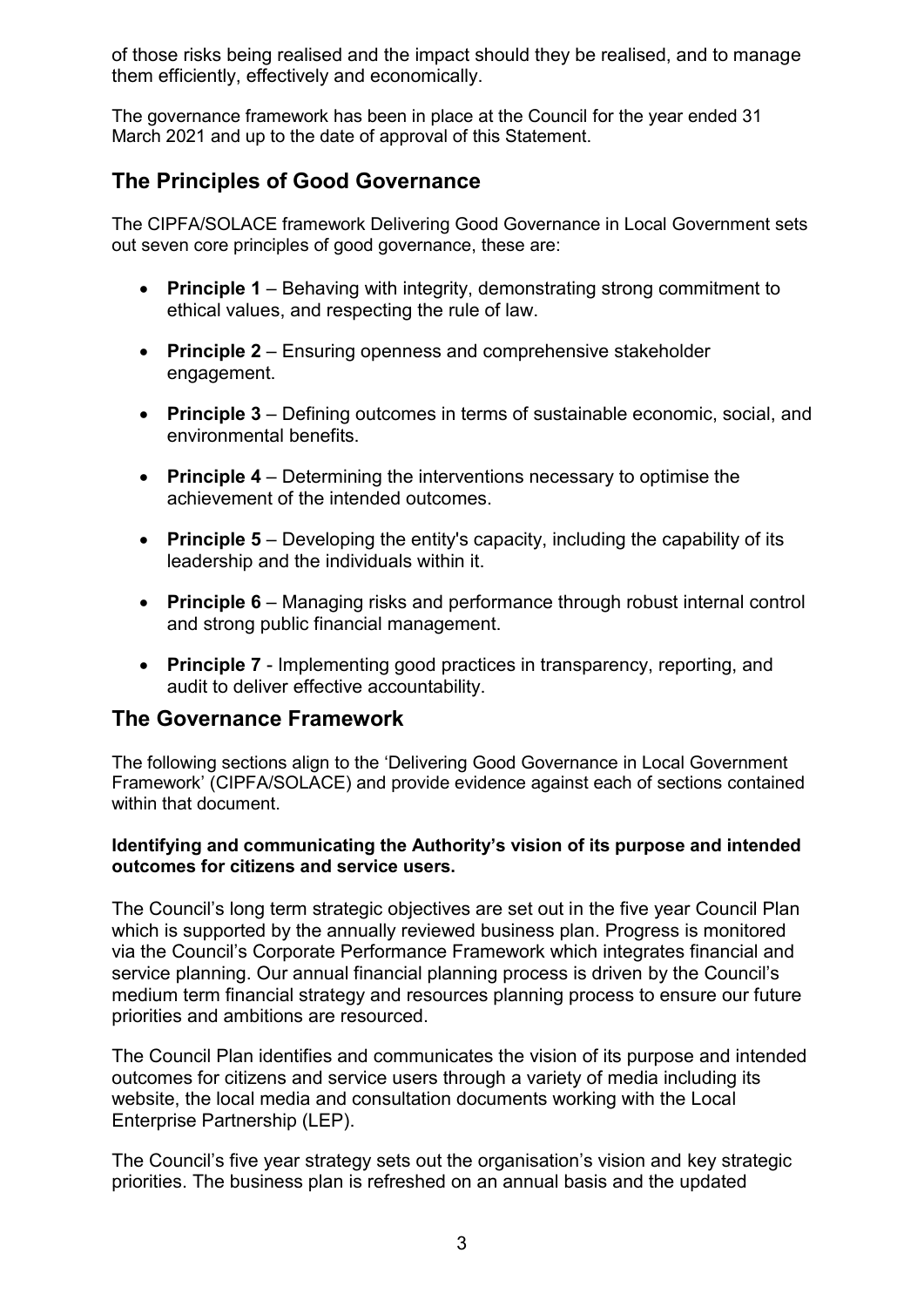version published. It sits alongside the budget as a key corporate document and is subject to the same public consultation process.

The Council's service and financial planning process incorporates substantial consultation with all sections of the community. A budget consultation process that is focused on qualitative research with stakeholders. In addition we target harder to reach groups (older people, younger people, people with disabilities and people from minority ethnic communities) to ensure that all sections of the community are able to participate in the budget consultation.

The corporate agenda is communicated to staff through regular briefings from the Chief Executive, a "cascade" system and the staff bulletin board and newsletter as well as through staff engagement in the service planning process. Additional communication activities are also undertaken in relation to key projects.

### **Reviewing the Authority's vision and its implications for the Authority's governance arrangements.**

The Council reviews its vision and the implications for its governance arrangements by regularly updating its five year strategy, reviewing the annual business plan and major strategy documents.

The Council has a Medium Term Financial Strategy (MTFS) in place to ensure future ambitions are resourced. The MTFS is the Council's key financial planning document. It is driven by our five year strategy and annual business plan and the four strategic priorities which lie at the heart of it:

- Sustainable
- Healthy, safe and secure
- Connected
- Creative

This strategy sets clear targets to ensure balanced resources are set and focus on front line services in a time when government funding has been reduced.

The Council manages this through a comprehensive and regularly reviewed Constitution setting out how the Council operates. Officers and Members ensure that the protocols in the Constitution and other relevant statutes, regulations and guidance are both followed and lead to transparent, ethical and legal decision making. This ensures effective accountability and strong financial management.

### **Measuring the quality of services for users, ensuring they are delivered in accordance with the Authority's objectives and ensuring that they represent the best use of resources.**

Mechanisms are in place to measure the quality of services for users, ensuring they are delivered in accordance with Eden District Council's objectives and that they represent the best use of resources. The Council continues to improve performance management within the organisation. Service quality and best use of resources is ensured via: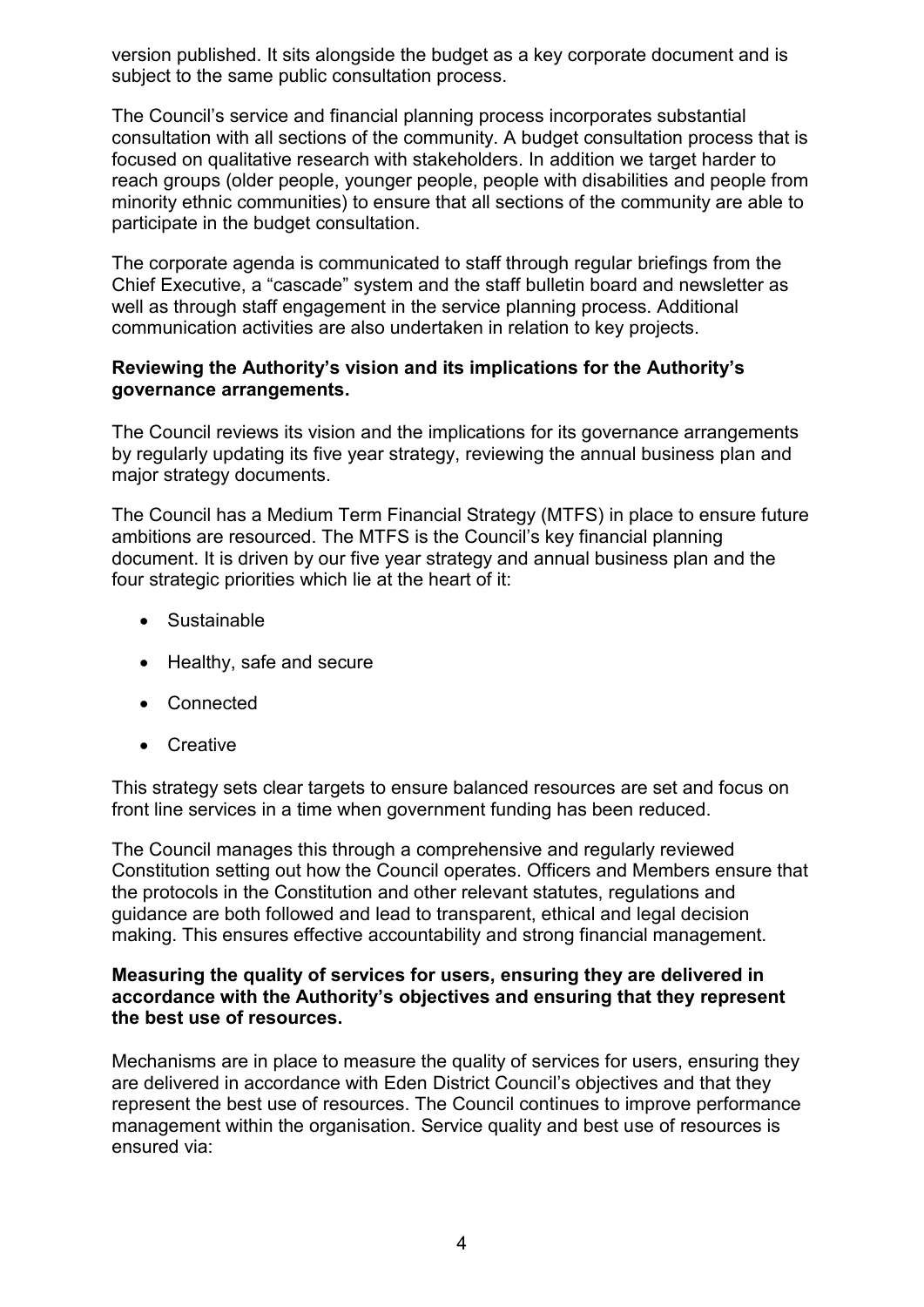- Quarterly Review of Performance monitoring and recording performance indicator data and business plans) responsibility of managers to report on a monthly and quarterly basis.
- Quarterly Review of Financial Performance Reports
- Quarterly review of the One Eden Transformation Project

The Council recognises that to drive improvement it needs to closely monitor and review its performance. The Council routinely monitors it's spend against budgets, and its performance against Performance Indicators and also against service plans and strategies.

Financial reporting is delivered through a financial dashboard which is produced and distributed on a monthly basis. This provides a mechanism for monitoring budgets and effectively challenging or addressing the variances identified with the relevant Assistant Director.

There is no doubt that the current Financial Management System hampers the efficiency and the effectiveness of the budget management process. It is not user friendly and thus not widely used outside of Finance. However, with Local Government Re-organisation on the short to medium term horizon, it is not considered a viable or value for money project to introduce a new system at this time. Improvements in the use of the current system are being considered and opportunities for efficiencies outside the system taken where possible.

The external audit Annual Audit Letter gave an unqualified Value for Money conclusion in for 2019/20. This means that the Grant Thornton are satisfied that the Council has adequate arrangements in place for securing economy, efficiency and effectiveness in its use of resources.

### **Defining and documenting the roles and responsibilities of the executive, nonexecutive, scrutiny and officer functions, with clear delegation arrangements and protocols for effective communication.**

A clear statement of the respective roles and responsibilities of the executive, the members and the senior officers are held within:

- The Constitution (available on the Council's website)
- Officer job descriptions

The resources planning framework is determined by full Council. The Executive has delegated authority to take most decisions within that framework other than legally specified non-executive decisions such as those relating to regulatory and staffing matters. Executive decisions are subject to scrutiny. All meetings are open to the public unless confidential or exempt items, as defined by the Local Government Act 1972 as amended, are discussed.

The Overview and Scrutiny Committee has overall responsibility for the performance of all overview and scrutiny functions (under the Local Government Act 2000 and Local Government and Public Involvement in Health Act 2007) on behalf of the Council. In particular it is responsible for scrutinising decisions and decision making, developing and reviewing policy, exercising call-in procedures and investigating matters of local concern. The Committee can establish 'Task and Finish' groups to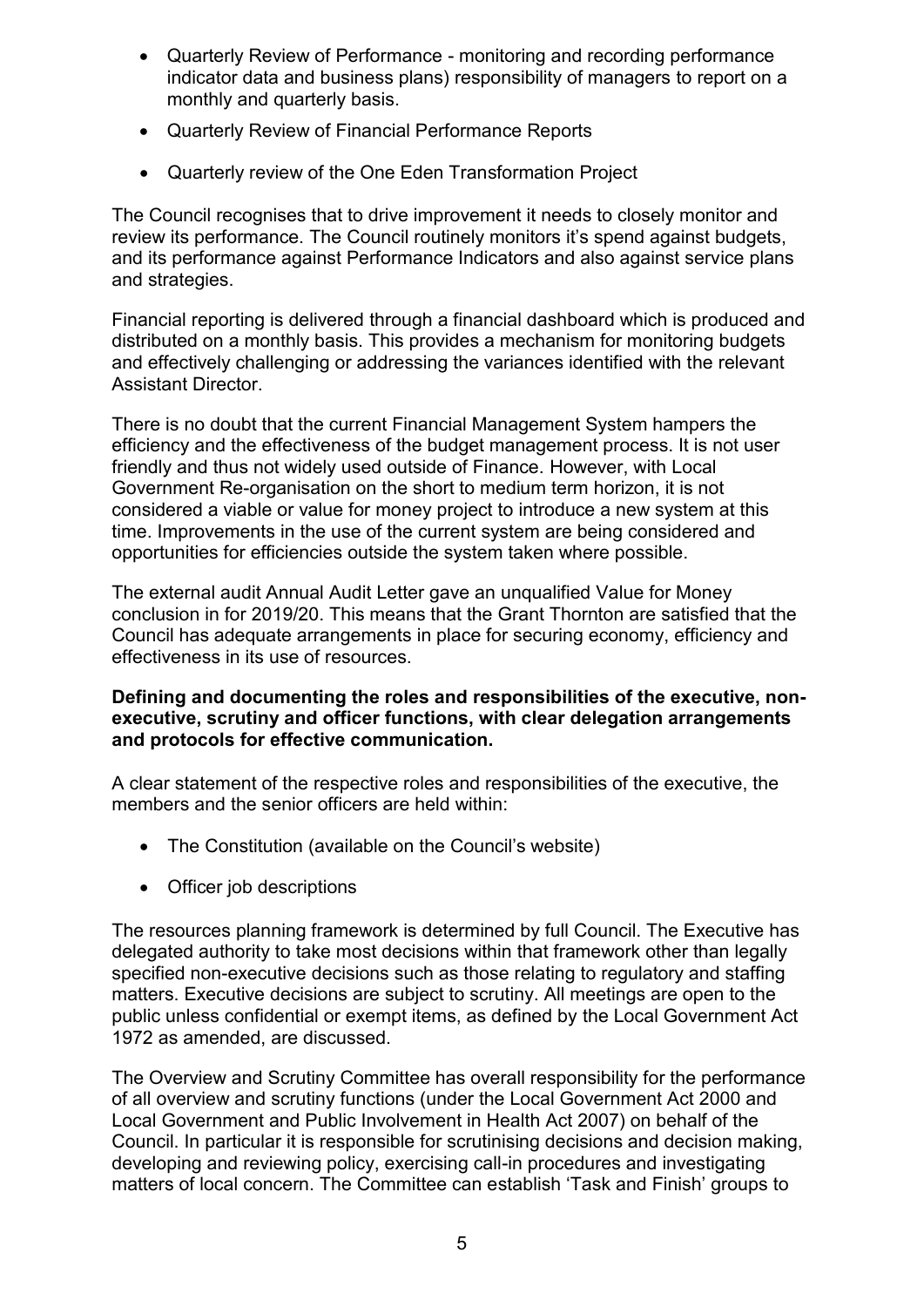undertake particular reviews in accordance with the annual overview and scrutiny work programme.

The Budget Planning Committee, now renamed Finance Scrutiny Committee makes recommendations to the Executive on matters relating to the finances of the authority. Its role is to provide a strategic overview of all matters affecting the current and future finances of the authority and it also plays a key role in supporting the budget setting strategy and process.

The Accounts and Governance Committee has responsibility for ensuring the highest standards of councillor behaviour. This meets when needed to consider reports on investigations into complaints of breach of the Councillors' code of conduct by councillors of this authority or any Town or Parish Council in the district. The Assistant Director (Governance), in their role as monitoring officer, has extensive delegated authority from the Committee to process and determine complaints.

The Accounts and Governance Committee has responsibility for risk management and financial probity, and signs off the Council's annual Statement of Accounts.

The Section 151 officer and the Monitoring officer meet informally as necessary to review the governance arrangements of the Council and provide input into this Annual Governance Statement. The senior officer management team is the Corporate Leadership which meets formally each week.

### **Developing, communicating and embedding codes of conduct, defining the standards of behaviour for members and staff.**

The key documents and techniques used to develop the code of conduct and high standards of behaviour that we achieve within Eden District Council comprise:

- The Constitution
- Codes of conduct and associated protocols
- HR policies and procedures
- Internal / External Communications Policy
- Whistle blowing policy
- Recruitment policy and Appraisal processes
- Registers of member interests
- Complaints policy and procedures
- Internal Audit work
- External Audit Reports
- All Staff briefings
- Staff Induction Programme
- Intranet and Website Messages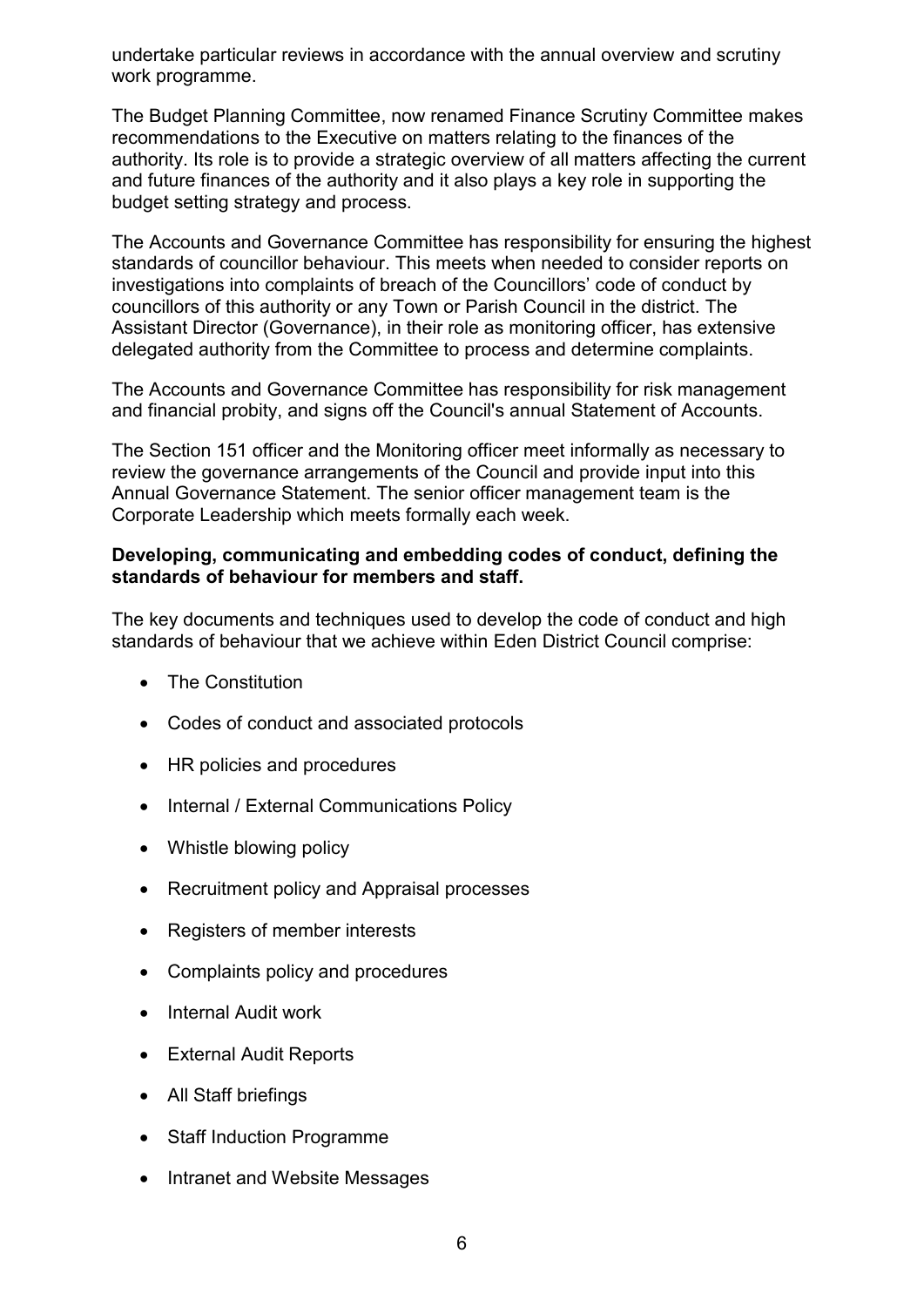The Council has adopted codes of conduct for members and officers. The codes and protocols of the Council are included in the constitution. The code of conduct for councillors is a mandatory requirement and includes provision for the registration and notification of disclosable pecuniary interests backed up by criminal sanction.

#### **Reviewing and updating standing orders, standing financial instructions, a scheme of delegation and supporting procedure notes/manuals, which clearly define how decisions are taken and the processes and controls required to manage risks.**

Under the Local Government Act 1972, as amended, the Council is able to delegate decisions to committees or officers but is required to have a scheme of delegation setting this out. The scheme of delegation is part of the Council's constitution.

An accurate up to date constitution reduces the risk of challenge to the Council's decisions.

One of the key aspects of the internal control environment is the management of risk. The Council has a risk management strategy which is currently in the process of being reviewed.

Assistant Directors are responsible for maintaining the risk management system and ensuring risks are appropriately mitigated and managed. All Assistant Directors review and update their strategic and corporate risks quarterly. Assistant Directors and managers are responsible for managing their operational risk registers and escalating as and when necessary to the corporate register. For each risk noted on the register, responsible officers are required to identify controls that are in place to mitigate the risk.

The risk register is considered by the Corporate Leadership Team, and ensures that identification and consideration of risk corporately and across services is emphasised and highlighted. The Accounts and Governance Committee receive regular risk management updates and review the strategic risk register. This oversight of risk ensures there is senior officer level and political commitment to effective risk management.

The inclusion of risk registers within service plans and risk logs in key programmes and projects seeks to reinforce the importance of assessing and being aware of the risks associated with each service and major projects.

The Council has staff with specific responsibility for health and safety, and operate Integrated Management Standards, ISO 14001:2004 Environmental Standard and OHSAS 18001 covering all aspects of the Councils work. Both these standards are audited twice a year by external auditors.

The Council participates in the National Fraud Initiative, an exercise that matches electronic data within and between public and private sector bodies to prevent and detect fraud. The Council also participates in data matching exercises through the Housing Benefit Matching Service. This matches data held by the Council with that of other agencies such as DWP, to identify cases where fraud may have been committed.

**The Authority's financial management arrangements do conform to the governance requirements of the CIPFA Statement on the Role of the Chief Financial Officer in Local Government (2010).**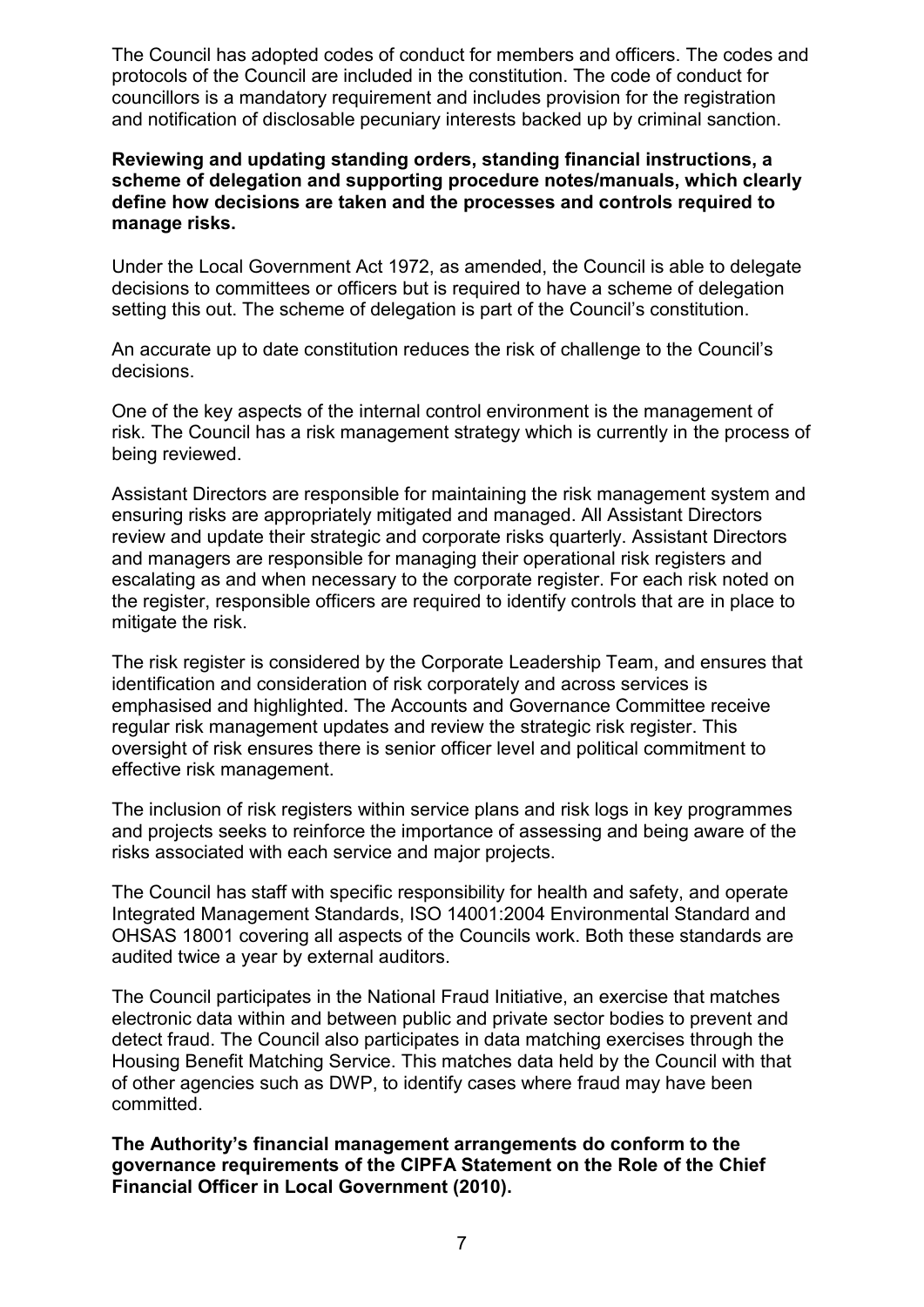In June 2009, CIPFA launched its 'Statement on the Role of the Chief Financial Officer (CFO) in Public Service Organisations'. The Statement supports CIPFA's work to strengthen governance and financial management across the public services. CIPFA's Statement sets out five principles that define the core activities and behaviours that belong to the role of the CFO and the governance requirements needed to support them.

The statement advocates that the CFO in a public services organisation:

Is a key member of the leadership team, helping it to develop and implement strategy and to resource and deliver the organisation's strategic objectives sustainably and in the public interest.

Must be actively involved in, and able to bring influence to bear on, all material business decisions to ensure immediate and longer term implications, opportunities and risk are fully considered, and alignment with the organisation's financial strategy.

Must lead the promotion and delivery by the whole organisation of good financial management so that public money is safeguarded at all times and used appropriately, economically, efficiently and effectively.

To deliver these responsibilities the CFO:

Must lead and direct a finance function that is resourced to be fit for purpose

Must be professionally qualified and suitably experienced.

For each principle, the Statement sets out the governance arrangements required within an organisation to ensure that CFOs are able to operate effectively and perform their core duties. The Statement also sets out the core responsibilities of the CFO role within the organisation. Many day to day responsibilities may in practice be delegated or even outsourced, but the CFO should maintain oversight and control.

CIPFA has issued its 'Statement on the Role of the Chief Financial Officer in Local Government (2010)'. The statement draws heavily on the 'Statement of the Role of the Chief Financial Officer in Public Service Organisations' and applies the principles and roles set out in that document to local government.

The Director of Resources is the Council`s nominated Section 151 Officer.

### **Undertaking the core functions of an audit committee, as identified in CIPFA's Audit Committees – Practical Guidance for Local Authorities.**

The Council's Accounts and Governance Committee undertake the core functions of an audit committee, as identified in CIPFA's Audit Committees – Practical Guidance for Local Authorities. In particular it has an on-going role in ensuring a responsive and effective internal audit function and the effective management of the Council's risks and provides 'robust challenge' to the internal control and other governance arrangements of the Council.

In order for a councillor to sit on the Committee they must first have received training on all aspects of the Committee's responsibilities.

### **Ensuring compliance with relevant laws and regulations, internal policies and procedures, and that expenditure is lawful.**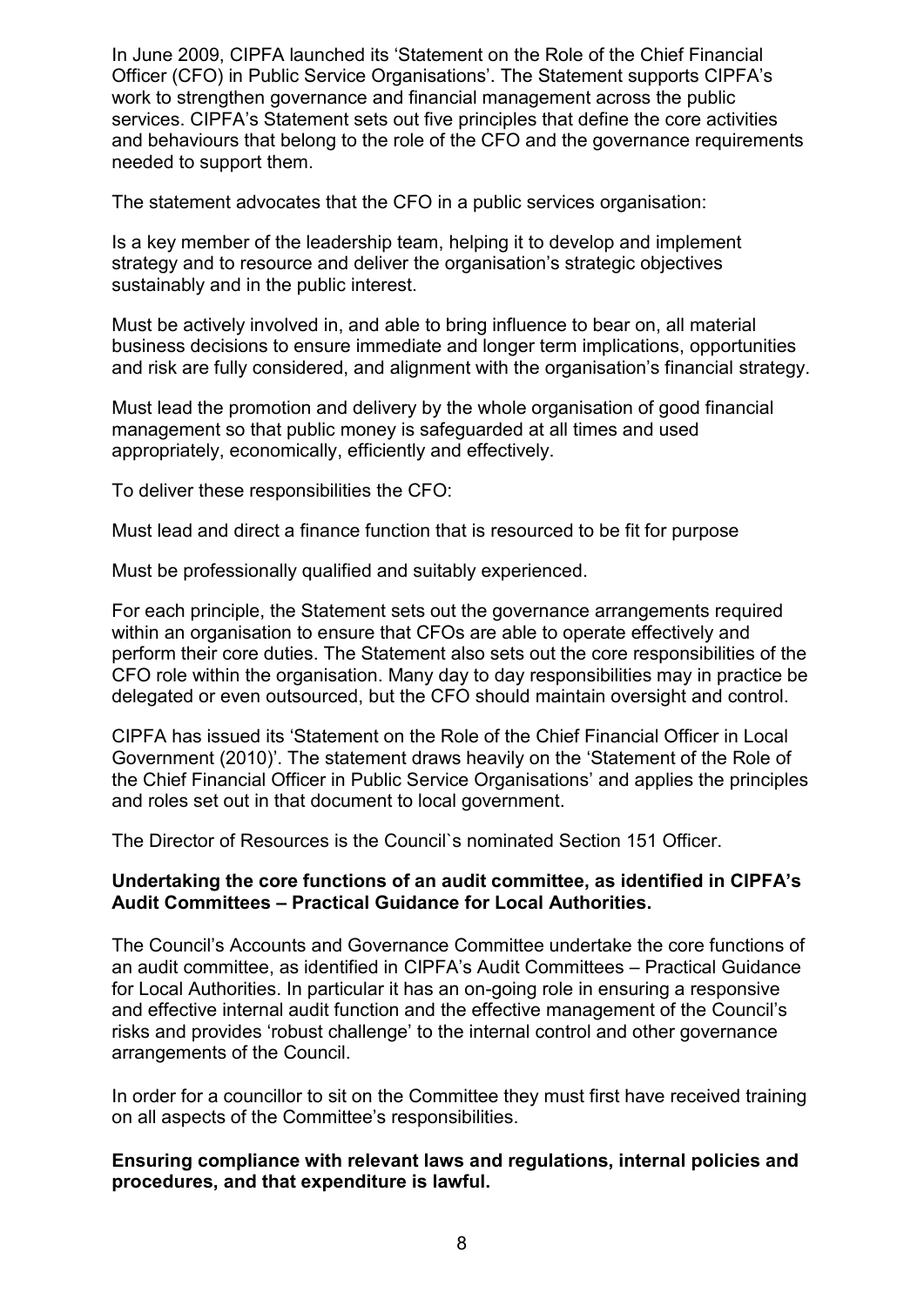Chief Officers and Assistant Directors take responsibility for ensuring compliance with relevant laws and regulations, internal policies and procedures, and that expenditure is lawful.

Eden District Council observes all specific legislative requirements and adheres to the general principles of good administrative law – rationality, legality and natural justice.

The Assistant Director (Governance) is designated as the Council's Monitoring Officer and it is their responsibility to ensure that the Council's business is conducted in a legal and proper fashion and in accordance with council policies. All reports that go before Council and Cabinet are reviewed by the Monitoring Officer to ensure the legality of the Council's actions. Additional external legal advice is sought where appropriate.

The Chief Finance Officer is responsible for the administration of the Council's finances under section 151 of the Local Government Act 1972 and ensures financial management of the Council is conducted in accordance with the Accounting and Audit Rules (part 4 (g) of the Constitution). Financial management facilitates service delivery through the five-year Medium Term Financial Strategy and the annual budget process, underpinned by the Budget and Policy Framework (part 4 (d) of the constitution) and Treasury Management Strategy.

Eden District Council actively recognises the limits of lawful activity implicit in the ultra vires doctrine, and strives to employ its powers to the full benefit of its communities.

### **Anti-Fraud, Theft, Bribery and Corruption Strategy and Response Plan.**

In accordance with the "Code of Practice on Managing the Risk of Fraud and Corruption (CIPFA, 2014)", the Council has an Anti-Fraud, Theft, Bribery and Corruption Strategy and Response Plan to ensure that the Council's approach to any identified fraud, theft, or corruption, is clearly set out so that appropriate action is taken if necessary.

Training on Fraud and Corruption is ordinarily undertaken by staff during the year and the Council are looking to adopt e-learning modules so that they are available even if face to face training can't be undertaken.

The strategy and response plan are updated on an annual basis and approved by the Accounts and Governance Committee. The Committee also receive an Annual Fraud report, which sets out the measures taken to prevent fraud as well as any frauds that have occurred and the actions taken.

## **Whistle blowing and receiving and investigating complaints from the Public.**

The Council has well-developed processes for whistle blowing and for receiving and investigating complaints both internally and from the public. The Confidential Reporting Code is available on the internet and intranet and the corporate complaints procedure is available on the internet. All new Councillors and members of staff receive a copy of the Confidential Reporting Code and it is reviewed and republished to all Councillors and staff on an annual basis.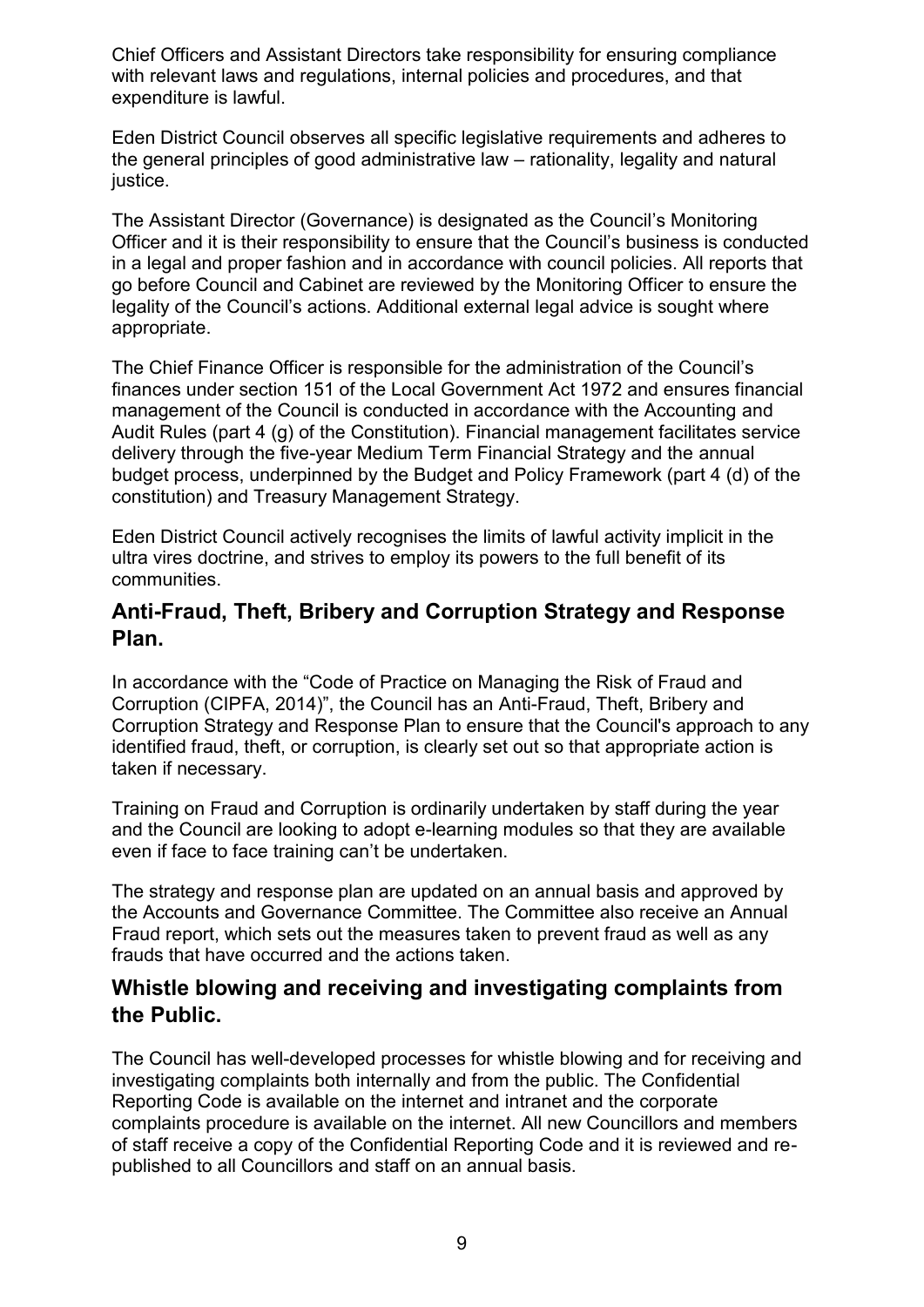There were no incidents of whistleblowing reported in 2020/21. Complaints can be made by telephone, in writing or by visiting the Council. The Council aims to resolve all complaints at the point of contact wherever possible. Where this is not achievable, the Council's corporate complaints procedure (available on the website) outlines a formal two stage process for rectifying issues. The definition of a complaint is:

- a service being delivered at a lower standard than is set out in council policy or SLAs
- the attitude of staff
- neglect or delay in responding to customers
- failure to follow agreed procedures/policies
- evidence of bias or unfair discrimination.

The council reports its performance on a quarterly basis and complaints including Ombudsman investigations are included within this report. An annual summary is provided to the Accounts and Governance Committee.

# **Managing Data and Control over Data**

Data is managed in accordance with the law. The key information management and security policies in place are: The Data Protection Policy, Data Quality Statement, Access to Information Policy, Information Security Policy and Personal Data Breach Policy.

Information Sharing protocols are in place when sharing data with third parties. Strategy ownership rests with Executive Committee who are responsible for agreeing, monitoring, promoting and reviewing its implementation.

Monitoring also includes reports to Executive, internal / external audits and Information Commissioner reviews, as appropriate.

### **Identifying the development needs of members and senior officers in relation to their strategic roles, supported by appropriate training**

The Council is committed to both officer and member development and support. A member training programme is developed annually to provide the appropriate training and support for members to effectively carry out their roles.

Members and officers are invited to suggest topics for development sessions at any point during the year. The development programme for elected members offers a range of formal and informal learning events including conferences, briefings, seminars, workshops and forums.

The training sessions are categorised to help members choose the appropriate training to suit their individual requirements. There are six training categories:

- essential, which cover the broad skills for being a councillor, providing information on some of the basic principles of local government such as finance, and statutory issues around planning and licensing;
- internal knowledge, which provides information specific to Eden District Council;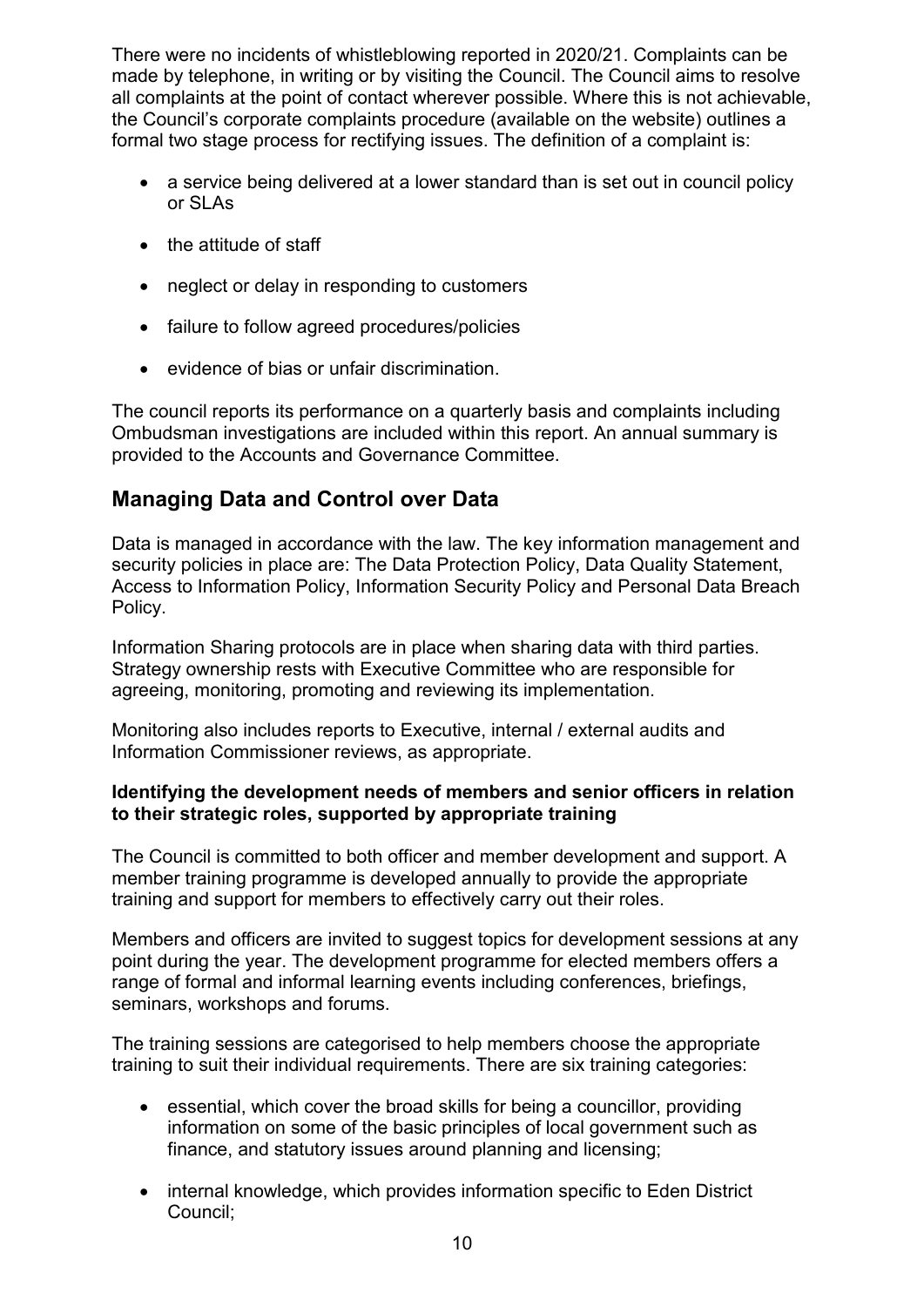- Committee skills, which are targeted at specific committees and roles;
- Portfolio Holder, which focus on the knowledge and skills required in these roles;
- engagement, which relate to members' responsibilities as community leaders;
- information, which refer to briefings on specific subjects as required.

In 2020/21 whilst all of the categories were included in the Member Development programme. Training was not held as would have been intended due to the pandemic. We are now in the process of reinstating training and development programmes and providing additional support for given the impending Local Government Reorganisation.

### **Establishing clear channels of communication with all sections of the community and other stakeholders, ensuring accountability and encouraging open consultation.**

There is a Consultation Policy and Programme with guidance for staff on how to undertake effective consultations. The Council undertook two public consultations in 2020/21:

- Local Plan Partial Review
- Budget Consultation 2021/22

The pandemic again had an impact on the Councils ability to undertake formal consultation however, it did maintain a number of consultative forums including and in partnership with other local public sector agencies, forums including the Faith and Disability Forums.

The annual parish liaison events were also held online to provide clear channels of communication and engagement with the parish councils.

In the main accountability and consultation is achieved using the following methods:

- Website
- Committee Management Information System (Modern Gov) (where the public reports are available for inspection).
- Corporate Improvement Programmes
- Medium Term Financial Strategy
- Statement of Accounts
- Budget Book
- Customer Satisfaction Surveys
- Press releases
- Intranet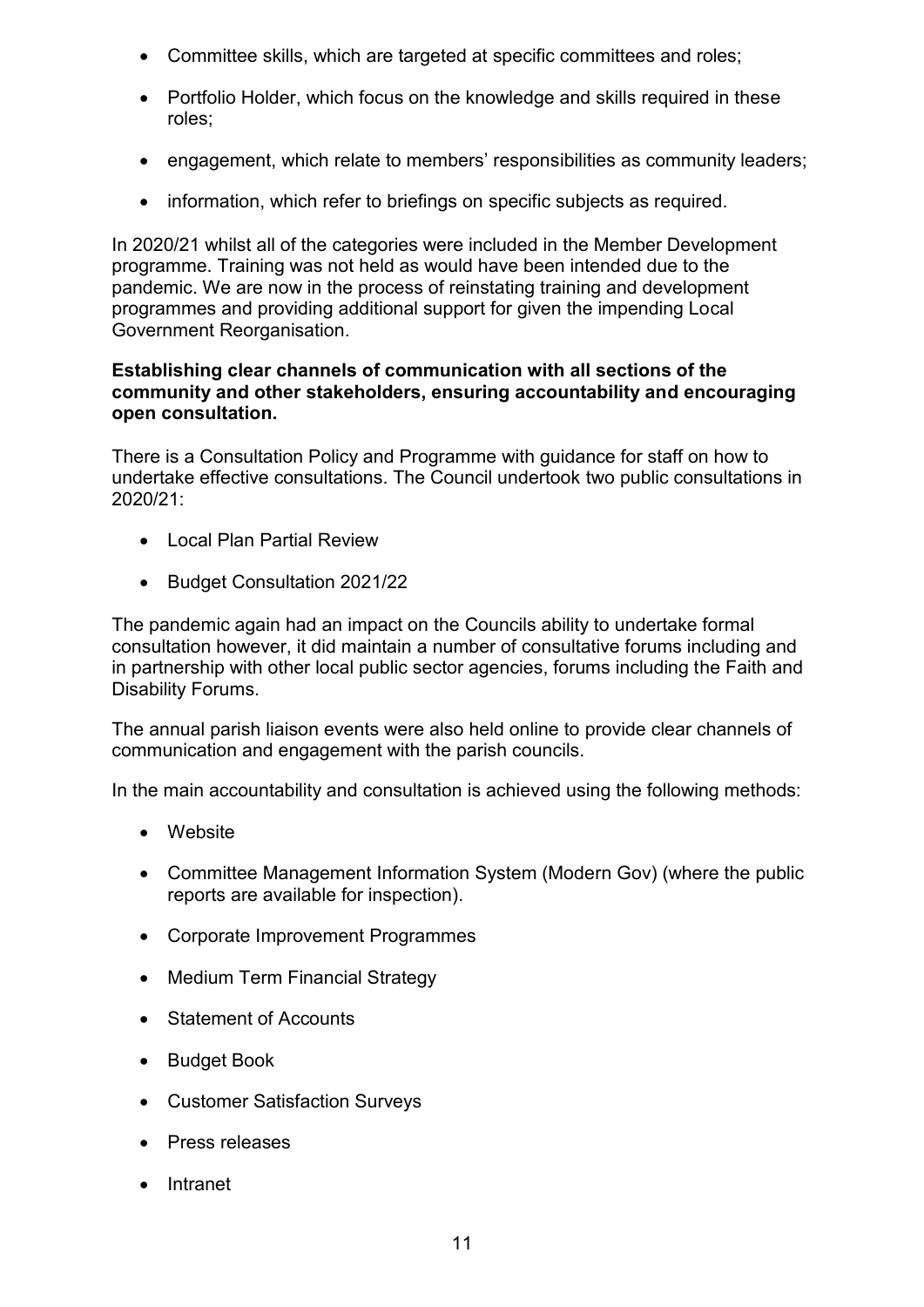- All Staff Briefings
- Corporate Communications Strategy
- Performance Management Reports

### **Incorporating good governance arrangements in respect of partnerships and other group working as identified by the Audit Commission's report on the governance of partnerships and reflecting these in the Authority's overall governance arrangements.**

The Council's aim is to fully exploit the opportunities for partnership working and strengthen the governance and performance management arrangements. The Council's key strategic partnerships are included as part of the performance management framework and performance is reported quarterly.

The LEP is a key partnership for the Council, and there are clear terms of reference in place to cover membership, roles and responsibilities and the objectives of the partnership. The LEP Board provides the leadership and decision making body for the partnership that plans the work programme of the board and coordinates performance management and action planning. The Management Group is chaired by the LEP Board member with the role of performance champion.

To ensure the partnership listens to the wider views of the local community, it holds an annual conference which is open to all stakeholders and provides an annual report of its activity. Where appropriate the LEP sets up sub-committees to coordinate work programmes, examples include the Business and Economic Response and Recovery Group established to establish a strategic response to the impact of the Covid19 pandemic. Sub-partnerships have their own terms of reference, agreed by the LSP Board, and report back to the Board with performance and progress updates on a regular basis.

There are clear arrangements for Member roles on partnerships and outside bodies and this has been supported by relevant training and a process of annual review.

## **Review of Effectiveness**

The Council has responsibility for conducting, at least annually, a review of the effectiveness of its governance framework, including the system of internal control. The review of effectiveness is informed by the work of the Chief Officers within the Council who have responsibility for the development and maintenance of the governance environment, TIIA's annual report, the work of the Scrutiny and Accounts and Governance Committees and also by comments made by the external auditors and other review agencies and inspectorates.

Key roles in maintaining and reviewing the effectiveness is performed via the Constitutional Framework and key statutory roles and responsibilities:

## **The Council**

The Council has responsibility for the Budgetary and Policy Framework. A balanced budget was set for 2021/22, consistent with the prevailing Council Plan. Council also reviews and approves amendments to the Constitution.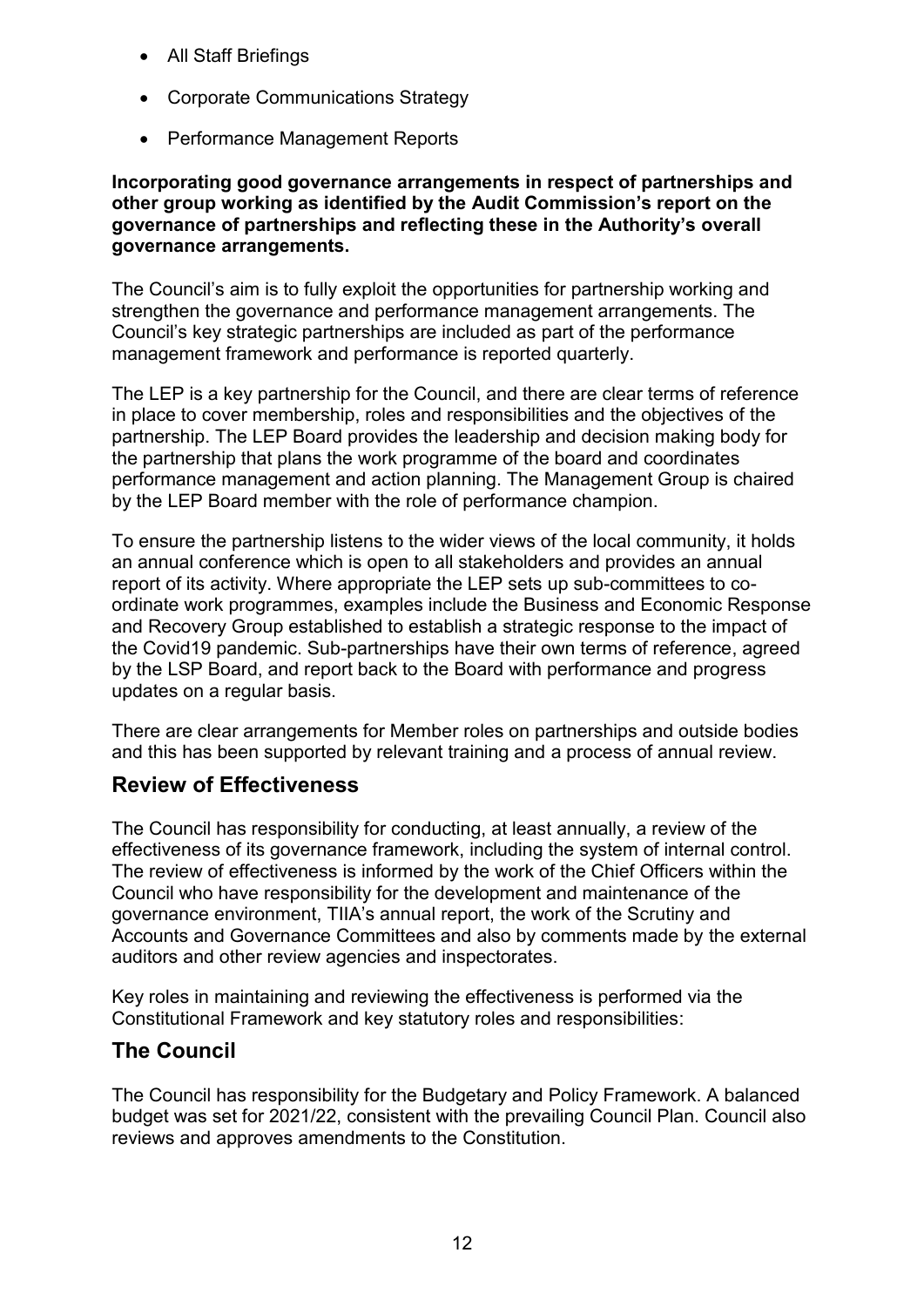# **The Executive**

The Local Government Act 2000 and regulations made thereunder set out the functions which the Executive may perform. The Executive is not permitted to carry out any regulatory or staffing function. The Leader of the Council selects the Executive giving 'Portfolios' to the individual Members of the Executive.

# **Accounts and Governance Committee**

The Committee acts as an audit committee, in line with Audit Committees: Practical Guidance for Local Authorities and Police (CIPFA 2013). The Committee approved the Internal Audit Plan for 2020/21, considered all audit reports and receives the annual report assessing the effectiveness of the system of internal audit. The Committee has monitored implementation of the recommendations of internal and external audit. The AGS has been reviewed by the Accounts and Governance Committee alongside the supporting evidence which is set out in a public report. The Committee has also considered all Standards and constitutional review matters.

# **Overview and Scrutiny**

The Overview and Scrutiny Committee has overall responsibility for the performance of all overview and scrutiny functions (under the Local Government Act 2000 and Local Government and Public Involvement in Health Act 2007) on behalf of the Council.

In particular it is responsible for scrutinising decisions and decision making, developing and reviewing policy, exercising call-in procedures and investigating matters of local concern. This work is delivered by the Overview and Scrutiny Committee which can establish 'Task and Finish' groups to undertake particular reviews in accordance with the annual overview and scrutiny work programme.

The role of scrutiny in following up recommendations: At every meeting of each scrutiny committee, there is a standard agenda item: 'Overview and Scrutiny Annual Work Programme'. This includes a follow up schedule for all previous scrutiny reviews. The committees normally review progress on the implementation of their recommendations at six month intervals, unless the nature of the review suggests a shorter or longer timescale is appropriate. The Lead Member and relevant Director and/or Service Head are asked to provide a written progress report and to attend the meeting to brief the committee.

# **Budget Planning Committee now Finance Scrutiny Committee**

The Budget Planning Committee has responsibility for overseeing the Council's budget and treasury management functions throughout the year. This includes responsibility for scrutinising the Council's Budget and Budget preparation process.

In particular the committee will provide strategic overview of all matters which could significantly impact upon the finances of the Council including considering the medium term planning horizon.

# **Standards Committee**

The Localism Act 2011 required the Council to adopt new arrangements for ensuring the maintenance of high standards of councillor conduct, including a code of conduct which is consistent with the Nolan principles of good conduct in public life with effect from 1 July 2012. A new code was duly adopted and the Standards Committee was re-constituted so that its membership met the requirements of the 2011 Act.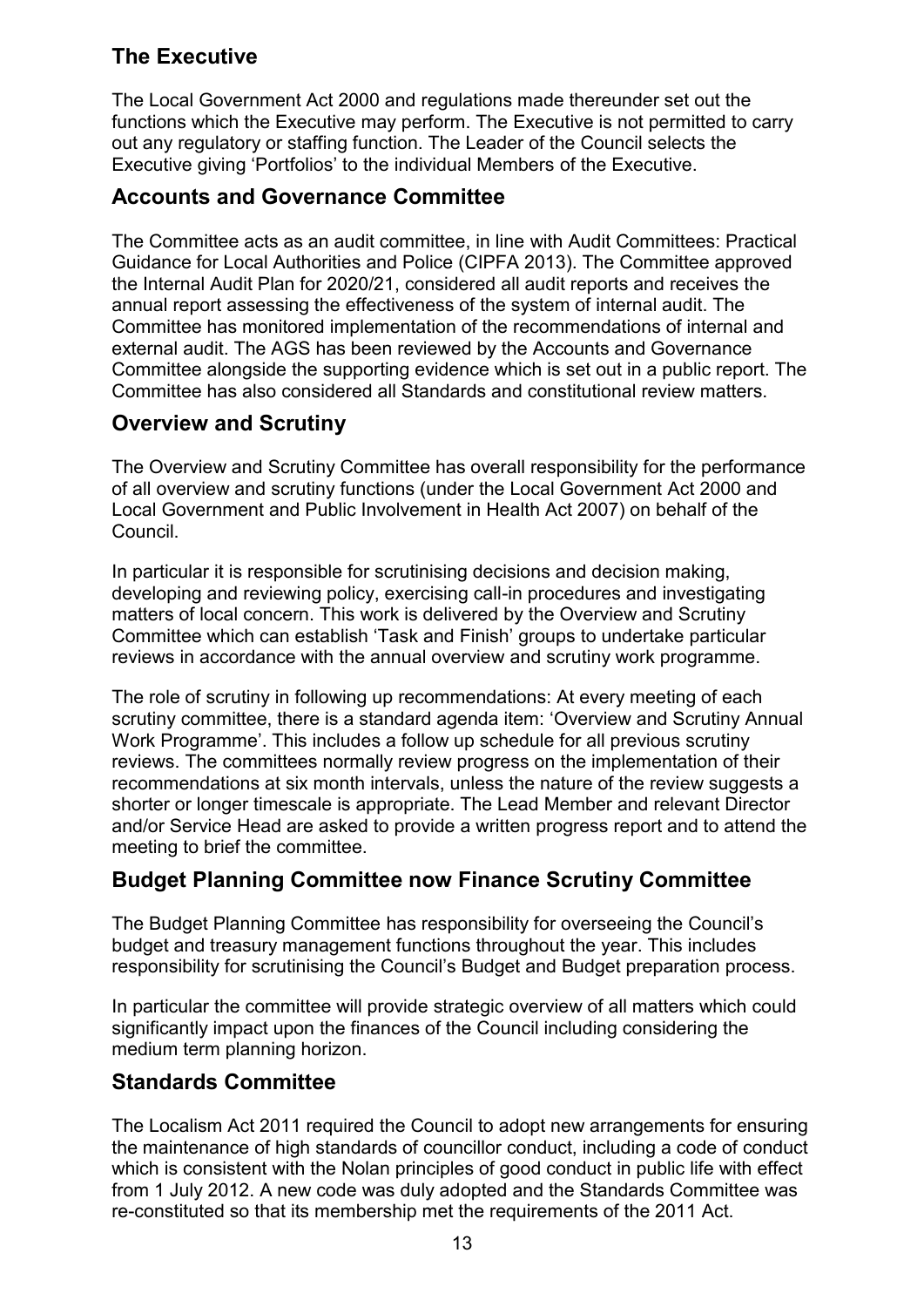# **Statutory Roles - Chief Financial Officer and Monitoring Officer**

The Council complies with the CIPFA Statement on the Role of the Chief Financial Officer (CFO) in Local Government (2015). The CFO reviews the AGS and the Local Code as part of Corporate Leadership Team. In the 2020/21 financial year, the Interim Director of Corporate Services was designated as the person responsible for the administration of the Council's finances under section 151 of the Local Government Act 1972 and ensured the financial management of the Council was conducted in accordance with the Financial Regulations and Corporate Financial Procedures.

The Council also has a Monitoring Officer to ensure the Council acts within its legal powers and statutory framework.

## **Internal Audit**

An effective Internal Audit Service (IAS) is a fundamental element of the overall system of internal control. In 2019/20, CIPFA performed an external review of the inhouse element of the IAS and judged that it was generally compliant with Public Sector Internal Audit Standards. This was reported in detail to the Accounts and Governance Committee in February 2019.

The work of internal audit is set out in an annual plan. The 2020/21 plan was agreed by the Accounts and Governance Committee in April 2021. The IAS submits an opinion statement to the Accounts and Governance Committee on the overall adequacy and effectiveness of the Council's internal control environment.

The Council's internal audit arrangements comply with the CIPFA Statement on 'The Role of the Head of Internal Audit (2010)'. TIAA are contracted to supply the whole of the IAS.

## **External Audit**

The external audit of the Council is provided by Grant Thornton LLP for the main accounts (including group accounts) and value for money opinions. Assurance over the Housing Benefit Subsidy claim is provided by Mazars LLP. Whilst external auditors are not required to form an opinion on the effectiveness of the Council's risk and control procedures, their work does give a degree of assurance.

Regular meetings take place with Officers to cover progress on the external audit plan and other key audit related issues. The external auditor also regularly attends Accounts and Governance Committee to update them on progress and to provide topical sector updates. The Council ensures it provides timely support, information and responses to External Auditors and fully considers their findings and recommendations.

## **Governance Actions: Review of 20/21 and Future Priorities**

The Council recognising the previous work undertaken by CIPFA on the Effectiveness of the Accounts and Governance Committee, elected to have a Governance Peer Review supported by the LGA. The main reasons for this were that since the CIPFA work was undertaken a new Administration had been elected and new Leadership Team established.

In addition and alongside this a fundamental review of the Councils constitution has been undertaken. The major changes from the Constitution were fed in to the Peer